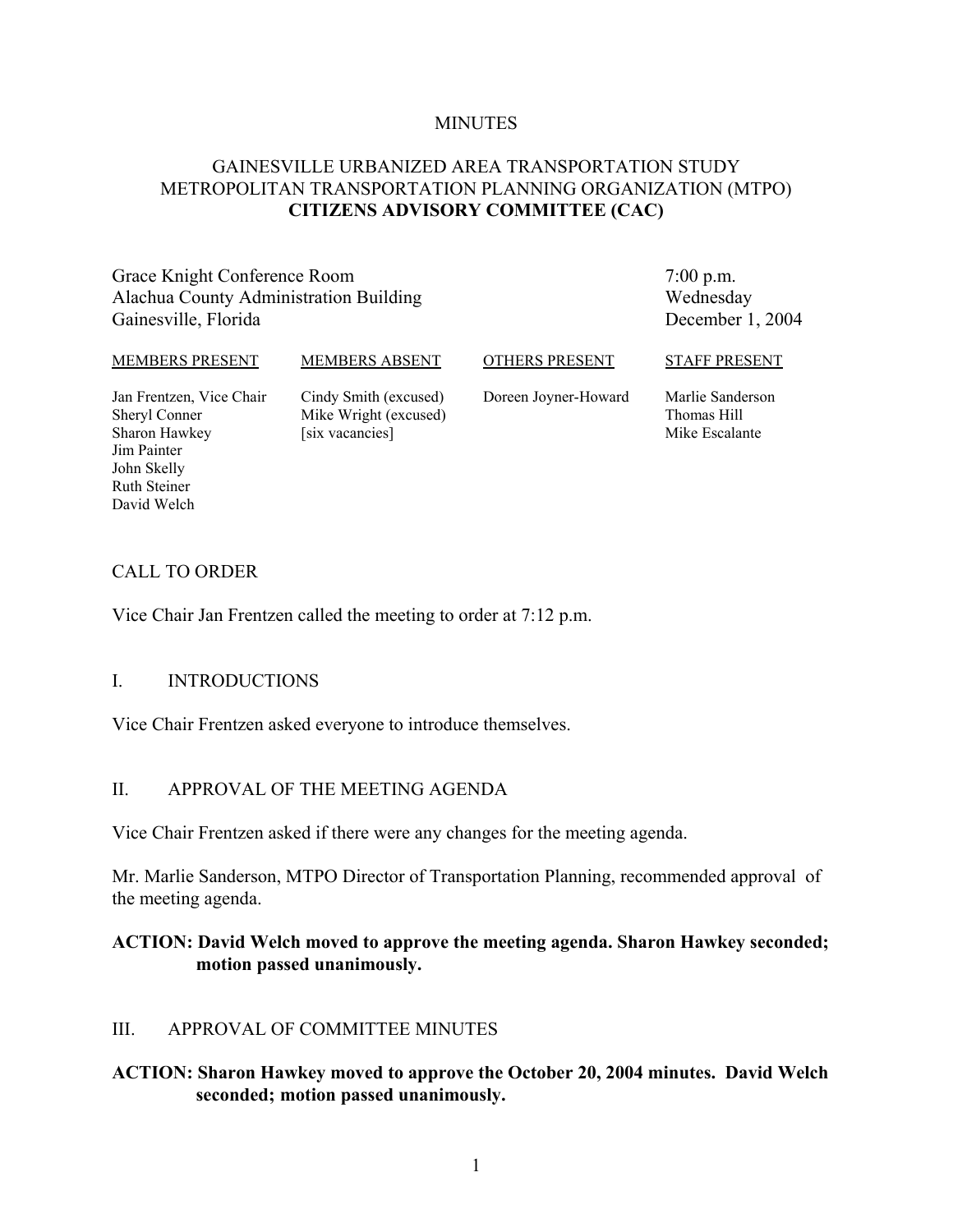### IV. CHAIRMAN'S REPORT

Mr. Sanderson announced that the next MTPO meeting is scheduled for December 9 at 7:00 p.m. in the Jack Durrance Auditorium. He said that the next CAC meeting is scheduled for January 5.

#### V. INTELLIGENT TRANSPORTATION SYSTEM (ITS)

#### I. CONSORTIUM

Mr. Sanderson discussed the ITS Consortium and answered questions.

### II. REGIONAL ARCHITECTURE

Mr. Sanderson stated that that the Florida Department of Transportation (FDOT) is requesting that the MTPO consider adoption of the District 2 ITS Architecture and Standards. He noted that the MTPO Technical Advisory Committee discussed the District 2 ITS Architecture and Standards and recommended that the MTPO approve them.

## **ACTION: John Skelly moved to recommend that the MTPO approve adoption of the Florida Department of Transportation District 2 ITS Architecture and Standards. Ruth Steiner seconded; motion passed unanimously.**

### VI. FLORIDA DEPARTMENT OF TRANSPORTATION (FDOT) TENTATIVE FIVE YEAR WORK PROGRAM

Mr. Sanderson stated that FDOT has requested comments concerning the Tentative Five Year Work Program for Fiscal Years 2005/2006 to 2009/2010. He said that the TAC needs to recommend whether the MTPO should request changes to existing or proposed projects or request that new projects to be added to, or existing projects to be deleted from, this document.

Mr. Sanderson and Ms. Doreen Joyner-Howard, FDOT Transportation Specialist, discussed the Tentative Five Year Work Program for Fiscal Years 2004/2005 to 2008/2009 and answered questions.

### **ACTION: David Welch moved to recommend that the MTPO not request any revisions related to Table 1 Enhancement Priorities. Ruth Steiner seconded; motion passed unanimously.**

**ACTION: Sharon Hawkey moved to recommend that the MTPO not request any revisions related to Table 2 Intermodal Connectivity Priorities. David Welch seconded; motion passed unanimously.**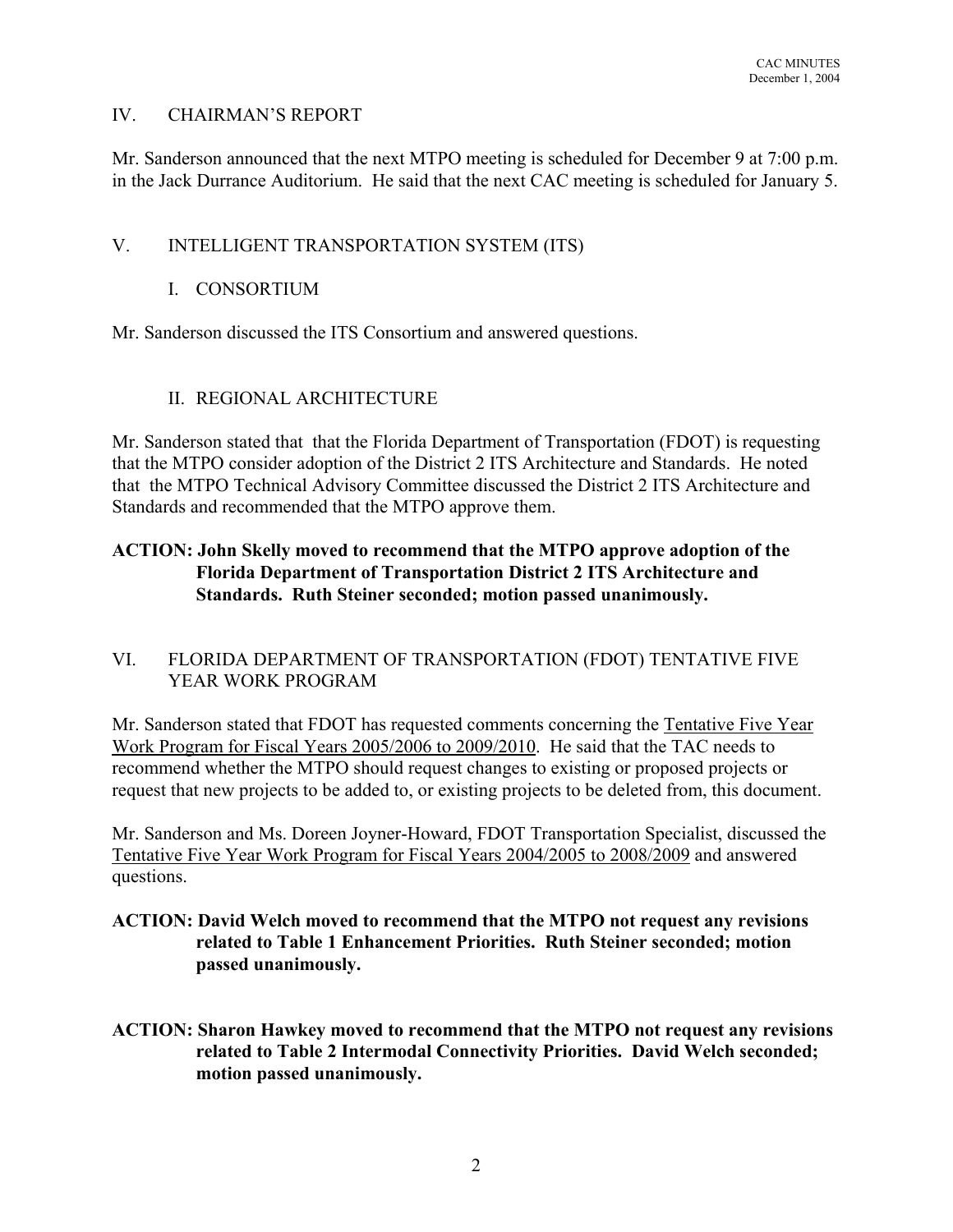- **ACTION: Ruth Steiner moved to recommend that the MTPO not request any revisions related to Table 3 Public Transportation Priorities. Sheryl Conner seconded; motion passed unanimously.**
- **ACTION: Ruth Steiner moved to recommend that the MTPO not request any revisions related to Table 4 Safety Priorities. Sharon Hawkey seconded; motion passed unanimously.**
- **ACTION: Ruth Steiner moved to recommend that the MTPO request that FDOT:**
	- **1. move \$1.25 million in fiscal year 2010 in Project FIN# 4048331 to the Hull Road Extension Project FIN# 2113352 to increase the \$3.9 million for right-of-way to \$5.165 million;**
	- **2. create a separate line item and FIN# for the purchase of paratransit vehicles so that we can monitor the implementation of the purchase of the vehicles; and**
	- **3. provide Work Programs that are sorted by categories and then sorted by FIN# within the specific categories.**

**Sheryl Conner seconded; motion passed unanimously.**

- **ACTION: Sharon Hawkey moved to recommend that the MTPO not request any revisions related to Table 6 Traffic Operations Priorities. Ruth Steiner seconded; motion passed unanimously.**
- **ACTION: Ruth Steiner moved to recommend that the MTPO not request any revisions related to Table 7 Transportation Disadvantaged Trust Fund Priorities. Sharon Hawkey seconded; motion passed unanimously.**
- **ACTION: Ruth Steiner moved to recommend that the MTPO not request any revisions related to Table 8 Transportation Disadvantaged Section 5311 Fund Priorities. Sheryl Conner seconded; motion passed unanimously.**

### VII. TRANSPORTATION IMPROVEMENT PROGRAM (TIP) AMENDMENTS

Mr. Sanderson stated that FDOT has submitted a request to amend the TIP. He discussed the changes and answered questions.

## **ACTION: David Welch moved to recommend that the MTPO amend the Fiscal Years**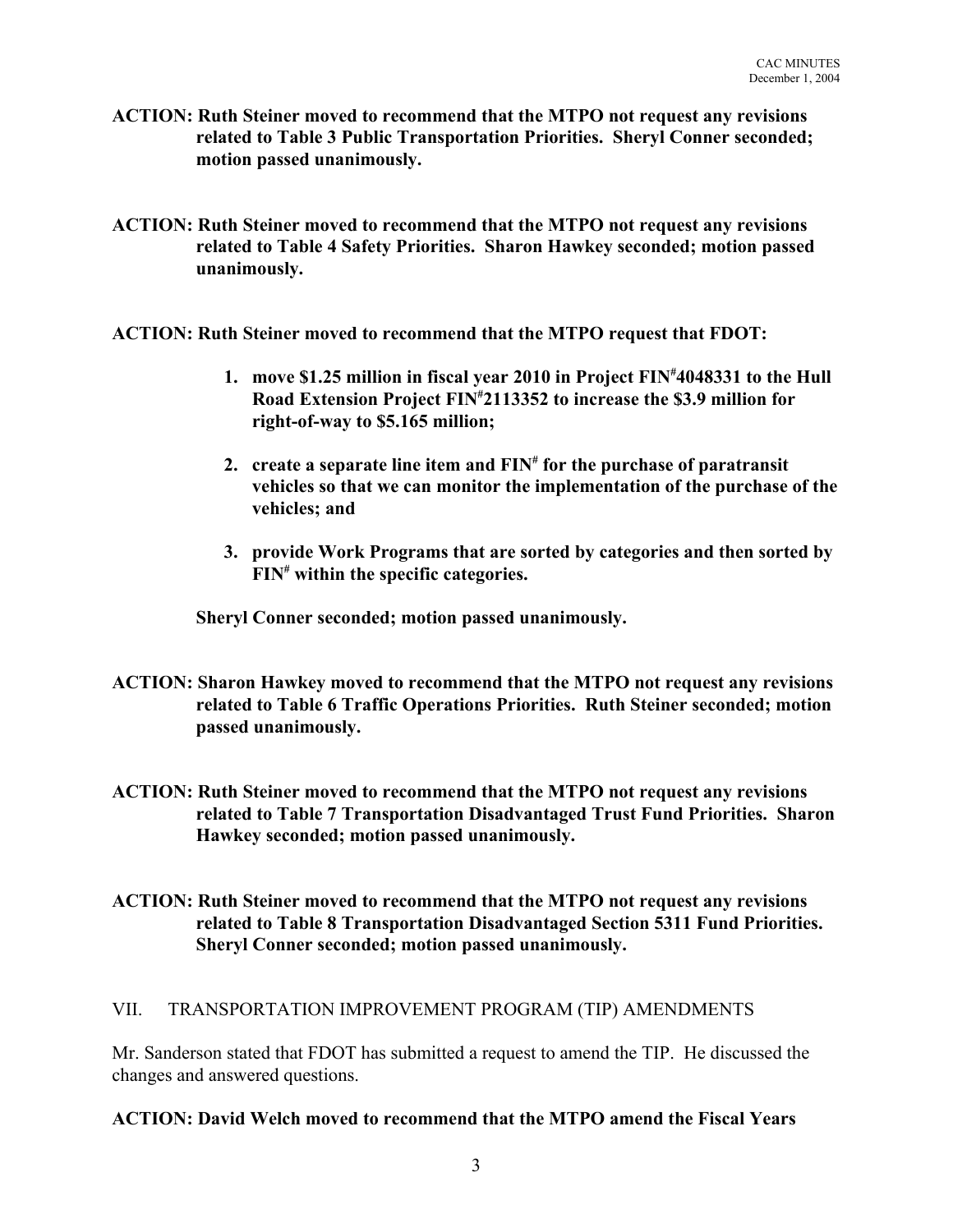**2004/2005 - 2008/2009 Transportation Improvement Program to:** 

- **1. add Main Street, at S. 16<sup>th</sup> Avenue intersection, traffic signal project [FIN# 2077453], \$110,000, in Fiscal Year 2004/2005;**
- **2. add Main Street, from SW 16th Avenue to Depot Avenue, raised medians project [FIN# 2077452], \$110,000, in Fiscal Year 2004/2005;**
- **3. advance Newberry Road, from NW 107th Terrace to NW 80th Boulevard, resurfacing project [FIN# 2075493],\$2,146,000, in Fiscal Year 2004/2005;**
- **4. advance Williston Road, from SW 34th Street to SW 13th Street, resurfacing project [FIN# 2077343], \$2,883,000, in Fiscal Year 2004/2005; and**
- **5. advance SW 13th Street, from Williston Road to Archer Road, resurfacing project [FIN# 2078497], \$2,376,685, in Fiscal Year 2004/2005.**

**Sharon Hawkey seconded; motion passed unanimously.**

# VIII. SW 2<sup>ND</sup> AVENUE BIKELANES

Mr. Sanderson stated that MTPO staff has received an email regarding bicycle safety concerns on the SW 2<sup>nd</sup> Avenue bikelanes between SW 13<sup>th</sup> Street and Main Street. He reported the Bicycle/ Pedestrian Advisory Board recommendations. He noted that this item was deferred at the last TAC meeting so that City staff could look into this issue.

### **ACTION: David Welch moved to recommend that the MTPO send a letter to the Gainesville City Commission requesting that the SW 2nd Avenue corridor, from SW 7th Terrace to SW 13th Street, receive the following treatments when the City resurfaces this roadway in 2005:**

- **1. restripe the vehicle travel lanes to eleven feet wide;**
- **2. restripe this roadway to include a two-foot wide cross stripe pattern with stenciling and directional arrows (as shown on Hawthorne Road bike lanes in Figure 1);**
- **3. if funds are available, add color to the painted line buffer and/or the bikelane; and**
- **4. refer development of appropriate bikelane color schemes in the MTPO Urban Design Policy Guidelines to the Design Team.**

**Sheryl Connor seconded; motion passed unanimously.**

X. Dr. Kermit Sigmon Citizen Participation Award- 2004